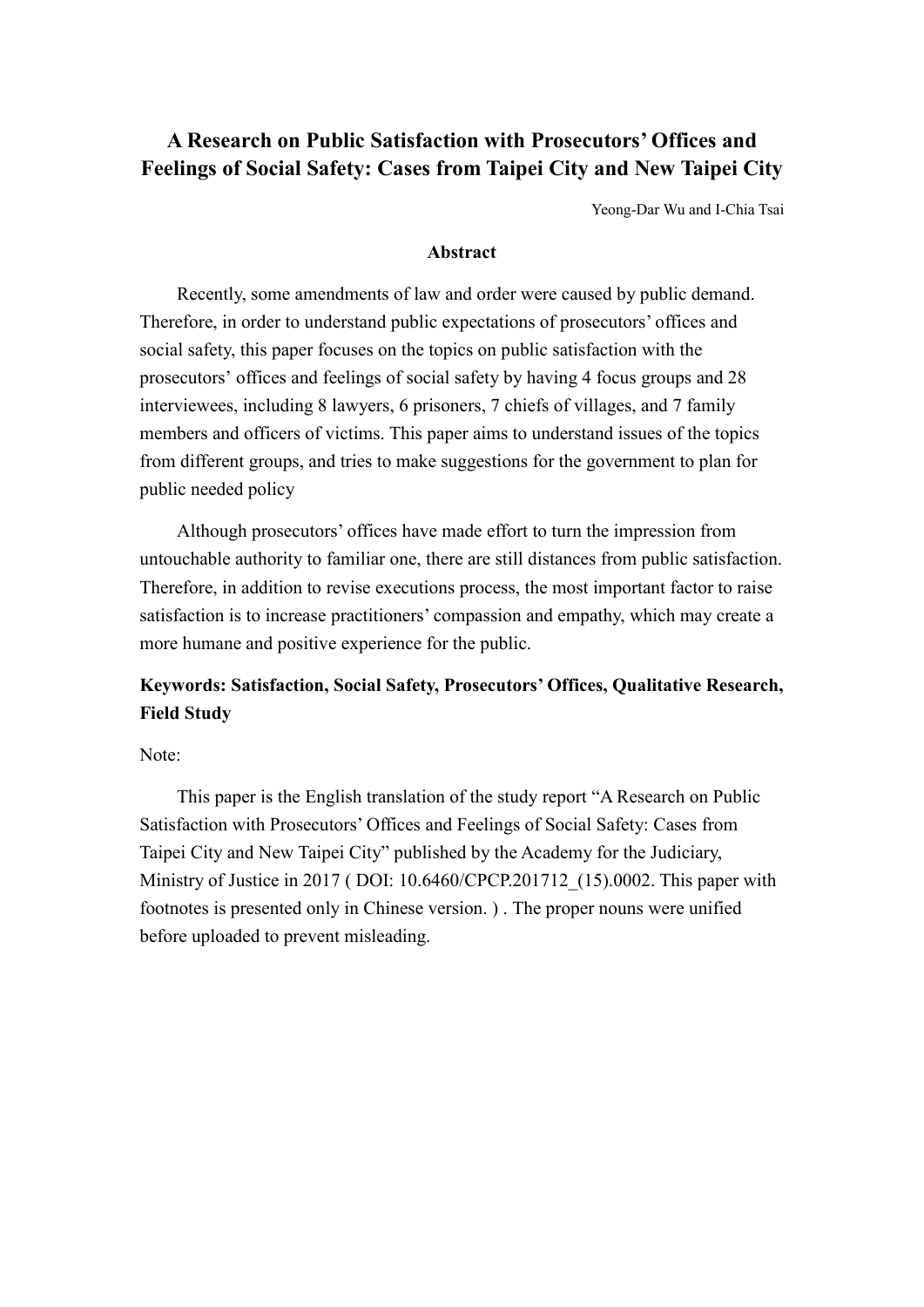# **Table of Contents**

| I.        | <b>Introduction</b>                                                    | $\mathbf{1}$   |
|-----------|------------------------------------------------------------------------|----------------|
| П.        | <b>Research Design</b>                                                 | $\mathbf{1}$   |
|           | <b>III.</b> Integrated Analysis                                        | $\mathbf{2}$   |
| 1.        | Satisfaction toward the judicial practice of the prosecutors' offices  | $\overline{2}$ |
| А.        | Key points of which urban residents may be most concerned              | $\overline{2}$ |
| <b>B.</b> | Issues raised by the focus groups and the potential restrictions upon  |                |
|           | their experiences                                                      | 4              |
|           | 2. Perception toward Public safety                                     | 13             |
|           | A. Opinions on Increased Statutory Penalty and Pleading Heavy Sentence | 13             |
|           | B. Perception toward Public safety                                     | 14             |
|           | C. Victim Protection Issues in the Focus Groups and Interviews         | 15             |
|           | <b>IV.</b> Conclusion and Suggestions                                  | 17             |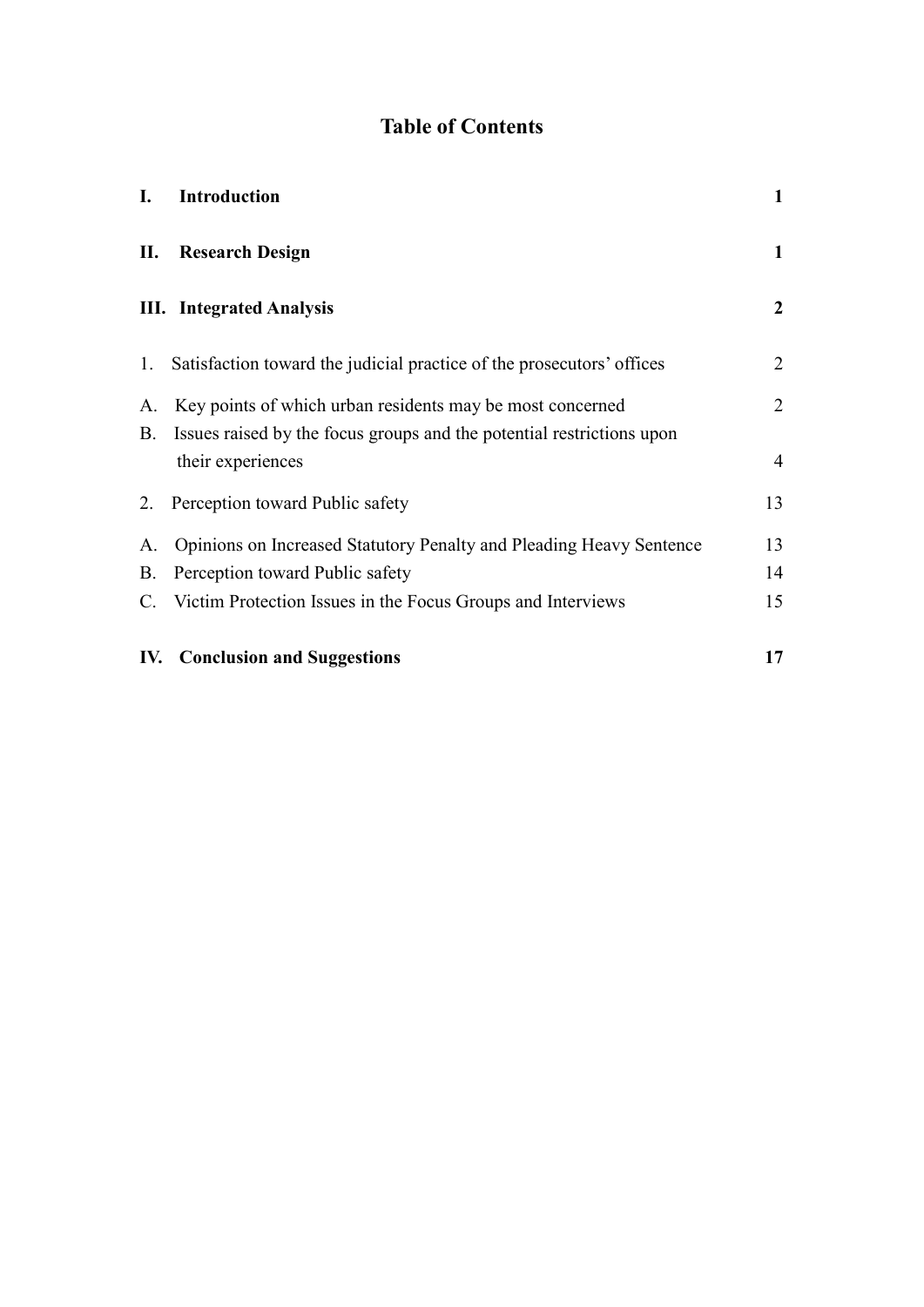## <span id="page-2-0"></span>**I. Introduction**

In recent years, the public has raised their voices to demand the government to reform the criminal code and court proceedings for the creation of an environment that better meet people's expectation of public safety and the judiciary. It is therefore crucial for criminal and judicial policy studies to understand public opinions on the judicial system and public safety. In light of this, this paper conducted a qualitative research that interviewed various groups of people with different experiences residing in Taipei City and New Taipei City to understand their level of satisfaction toward the judicial practice of prosecutors' offices and their perception about public safety. The levels of satisfaction toward the judicial practice of the prosecutors' offices recorded in this paper was the respondents' subjective opinion on the investigation, public prosecutions, enforcement and other practices of the prosecutors' offices, while the perception about public safety discussed in this paper reflected the respondents' subjective perception toward the government's measures in crime prevention and victim protection.

#### <span id="page-2-1"></span>**II. Research Design**

This qualitative field research included mostly interviews with focus groups in addition to in-depth interviews with individuals. Four focus groups were established. With 6 to 8 people in each focus group, a total of 28 participants were invited to discuss planned topics led by the moderator. The focus groups are as follows:

- 1. Lawyers: This focus group consisted of 8 lawyers who were registered with the Taipei Bar Association for at least 5 years and currently practiced law in Taipei City or New Taipei City.
- 2. Prisoners: This focus group consisted of 6 prisoners who were trialed and/or sentenced in Taipei City or New Taipei City with a minimal sentence of 1 year of imprisonment and had served less than one year in prison.
- 3. Village chiefs: This focus group consisted of 7 village chiefs in Taipei City and/or New Taipei City.
- 4. Victim's family members and victim protectors: This focus group consisted of 7 person including family members of the victims of violent crimes in the past five years and staff at the Association for Victim Support (AVS) who has worked at the association for at least 3 years and resided in Taipei City and/or New Taipei City.

The overarching question for all four focus groups was their level of satisfaction toward the judicial practice of the prosecutors' offices, supported by further questions such as "what about a prosecutor/prosecutor investigator/clerk that best/least met your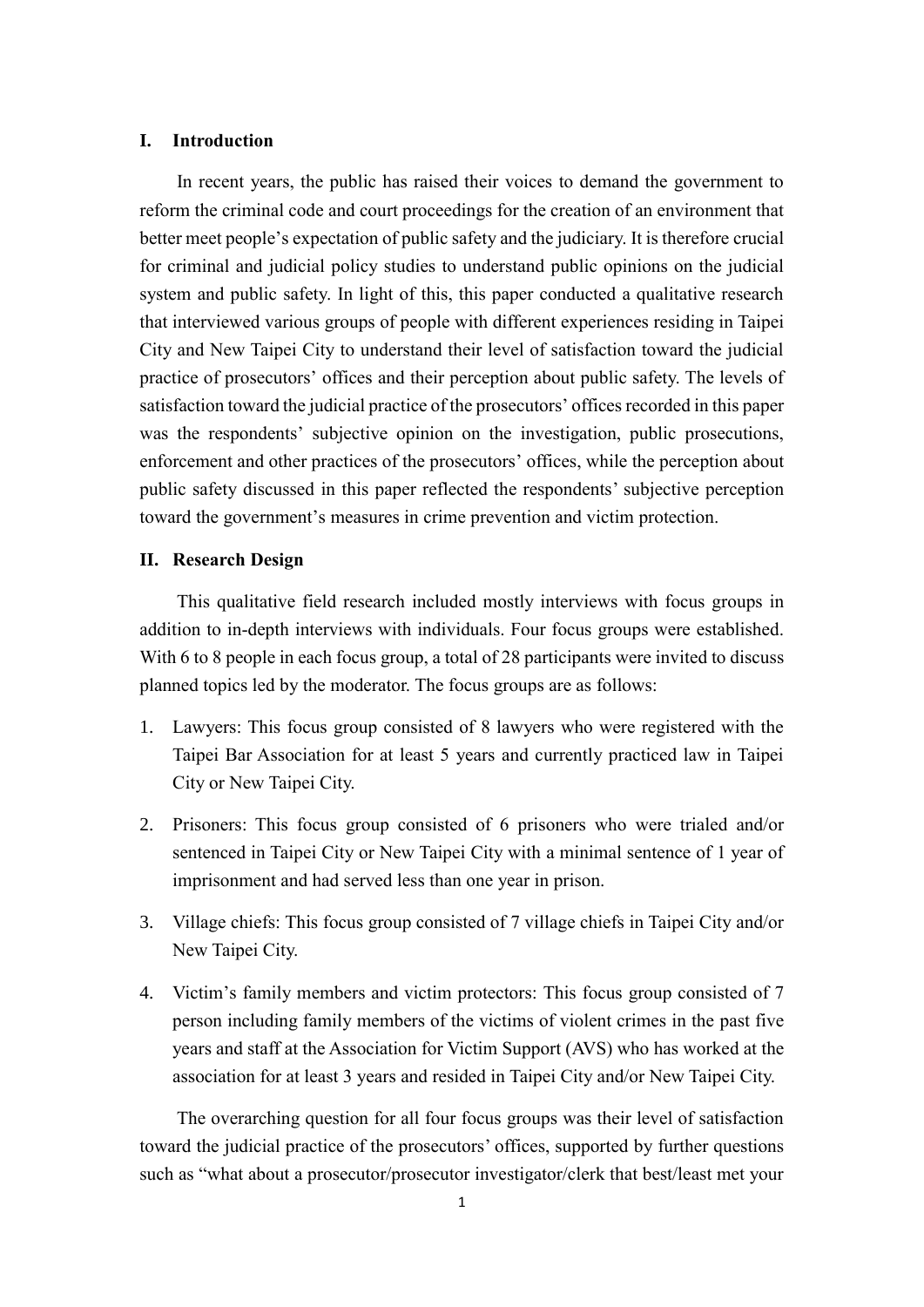expectation during a specific stage?" and "how would you like prosecutors' offices or other government agencies to improve to meet your expectation?" In terms of general perception of public safety, this paper interviewed village chiefs and victim's family members and AVS staff. Village chiefs were asked about the most common criminal cases in each village and the reasons behind them. Victim's family members and AVS staff were asked about victimization processes and their causes as well as what met their expectation the most and the least in terms of victim protection. Both groups were asked further questions such as what the government agencies should do to meet public expectation.

#### <span id="page-3-0"></span>**III. Integrated Analysis**

The focus groups differed on their views concerning their satisfaction toward the judicial practice of the prosecutors' offices and their perception toward public safety as a result of their varying degrees of exposure to prosecutors' offices and the different types of public affairs they were involved with. While this yielded results that almost seemed uncategorizable, patterns in each focus group were identified, which allowed this paper to outline overlapping and/or complementary views among the focus groups. Below is a cross evaluation of the interviews in the context of the current legal system and policy development.

<span id="page-3-1"></span>1. Satisfaction toward the judicial practice of the prosecutors' offices

On this topic, generally the motives and responses of the participants within a focus group varied because of their different work experiences, past dealings with the judicial system and levels of interaction with the general public. However, the extent to which the responses overlapped across the four focus groups was significant enough to conclude several key points of which urban residents may be most concerned.

- <span id="page-3-2"></span>A. Key points of which urban residents may be most concerned
- a) The fear of ordinary people in trial proceedings and their difficulties in collecting evidence as individuals

This was a highly common concern raised by the focus groups, except the prisoner focus group. It was pointed out that ordinary people unfamiliar with trial proceedings often experienced fear during lawsuits because the legal procedures seemed dauntingly complicated and they were worried about their personal safety. Some of those involving in lawsuits were even asked by prosecutors to investigate and collect evidence by themselves, which was challenging because they were merely individuals and not representing any government agency. More specifically, the lawyer focus group spoke of the fluctuating emotions and fear of harm of those involving in litigation. The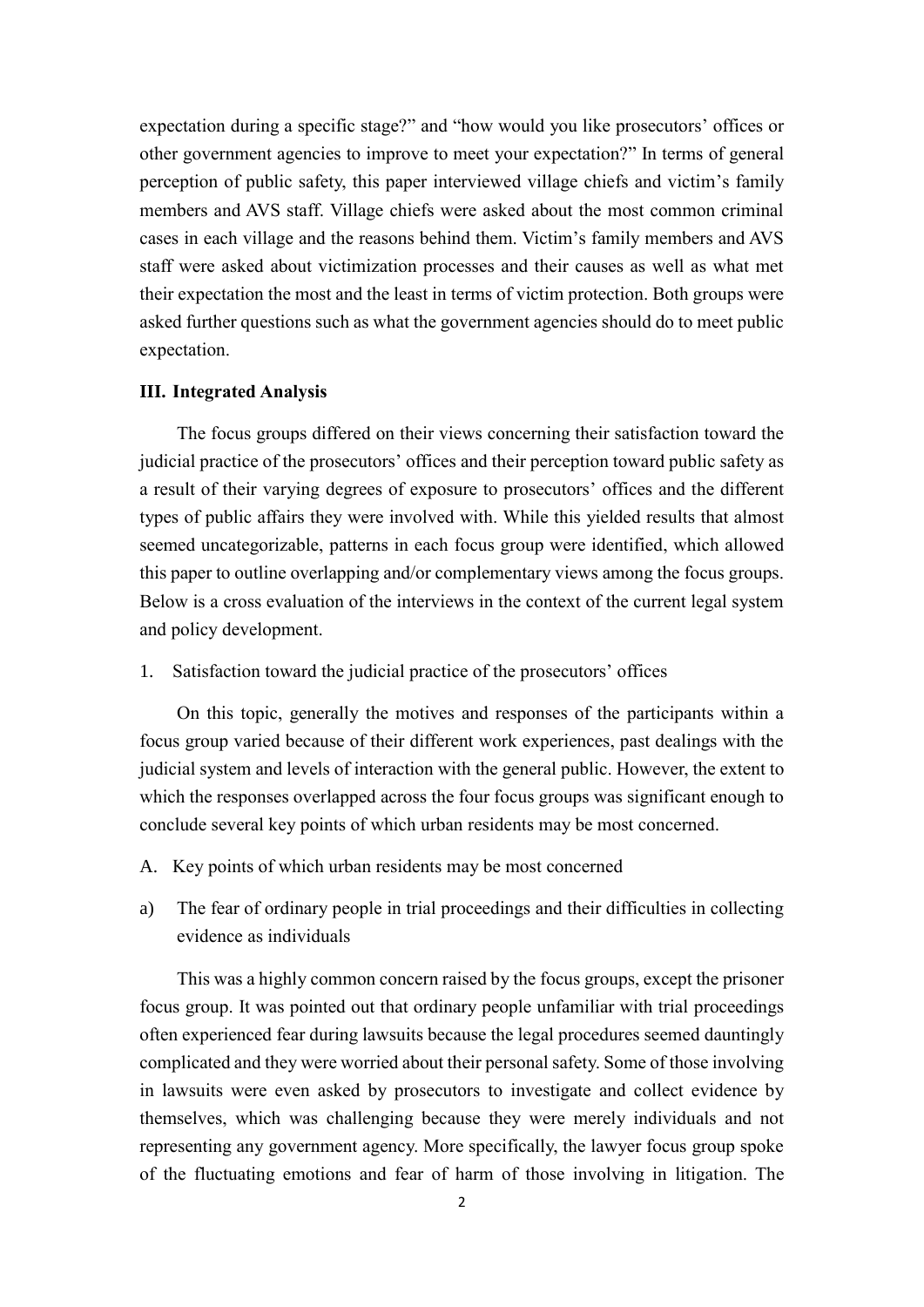lawyers believed that whether the prosecutor provided comfort or listened; whether the police was present during lawyer visits; whether the lawyer was present when one (not as a defendant) was questioned; and whether the victim and perpetrator were separated during court proceedings were all key factors influencing the emotions and levels of fear of those involving in litigation. The village chief focus group indicated the fear of harm of the villagers involved in litigation and the difficulties for the village chiefs and villagers in collecting evidence on their own. The village chiefs believed that whether the prosecutors' office could understand the victim's fear of retaliation from the perpetrator and whether the prosecutors were in some ways indirectly transferring the burden of proof to the victim were important issues that needed to be addressed. Finally, the victim's family members and AVS staff spoke of the fear of victims and their family members of retaliation by the perpetrator during the litigation process because the victim's identity and address could potentially be accessible to the perpetrator's lawyer who had the right to request to view case files or to project the victim on a screen in court. It was evident that being separated from the perpetrator in court gave some victims a greater sense of security. The other point raised by this focus group was that victims were asked to investigate and collect evidence on their own as individuals. It is, therefore, clear that ordinary people without any legal background can experience fear and helplessness during litigation as they face the complicated judicial mechanism and potential threats. As the result, as law enforcement agencies, the prosecutors' offices' ability to sympathize with the fear of people and not create unnecessary restrictions is helpful in responding to public expectation. They can do so by providing timely comfort, space, and professional company; protecting personal data without hindering investigation; and understanding the challenges of people to collect evidence and actively addressing the issue.

## b) Investigative prosecutor and public prosecutor handing different stages of a case

Having different prosecutors serving as the investigative prosecutor and public prosecutor on the same case was a highly discussed issue during the focus group with lawyers and prisoners. Even though the interviewed lawyers did not believe different prosecutors handling different stages of the same case would impact the result, but the prisoners generally believed that it would be more appropriate for the same prosecutor to handle all stages of a case. However, a closer look at their different opinions showed that the lawyers were more concerned about whether a prosecutor would form a subjective opinion that the defendant was guilty during the investigation process, which could affect prosecutor objectivity during trial. They were also concerned about whether the public prosecutor could continue the case based on the results gained by the investigative prosecutor. This was also of concern to the interviewed prisoners.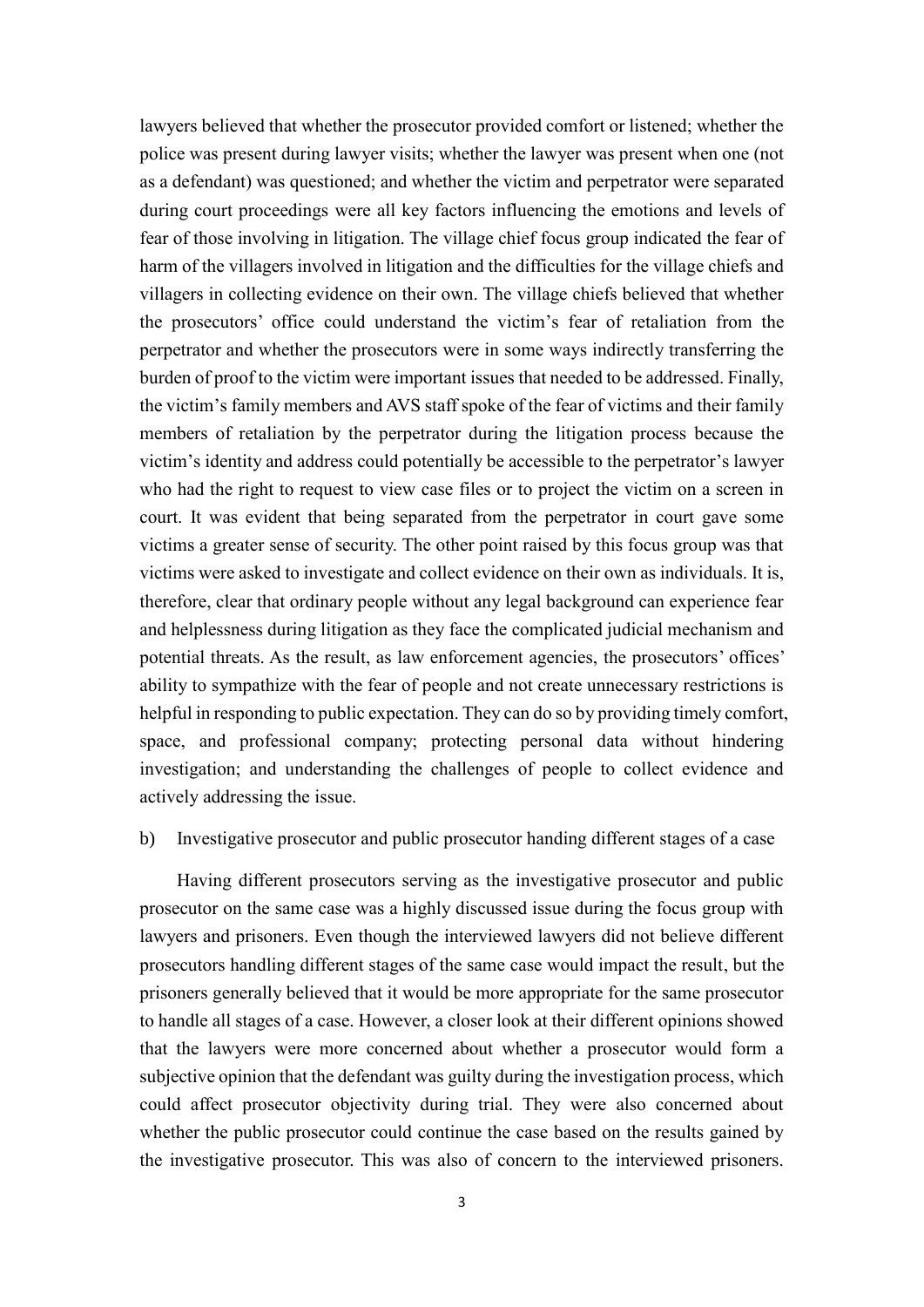Therefore, as far as the interviewed lawyers and prisoners were concerned, the prosecutors' offices should ensure the same level of understanding over the case and the directions of evidence collection for both the investigative and public prosecutors in order to prevent case delays due to time wasted on confirming information.

Not only did the interviewees had different opinions on whether an investigative prosecutor should be present in court for a public prosecution case, there were also differing views from experienced lawyers and prosecutors concerning the Ministry of Justice's "Guidelines on Prosecutor's Appearance in court During Public Prosecution" which was promulgated approximately 20 years ago. As a response, the Ministry of Justice plans to implement team prosecution for major cases at certain district prosecutors' offices. In the proposed mechanism, prosecutors will be named during indictment and will participate in the public prosecution. As a major change to the long disputed controversy, this policy should be watched closely to monitor its potential to be applied to non-major cases to respond to the concerns identified by the focus group results, i.e. having two prosecutors handing different stages of a case and the obligation of objectivity. After all, any lawsuit, irrespective of its severity, can make or break one's life.

- <span id="page-5-0"></span>B. Issues raised by the focus groups and the potential restrictions upon their experiences
- a) Lawyers right to counsel during investigation and non-disclosure of investigation

During the focus group with lawyers, the participants, based on their experience with their clients, pointed out more issues than other groups, most of them regarding the investigation process. These can be categorized into the investigation methods for investigation agencies other than prosecutors' offices, the attitude of the prosecutor's office and matters under their administrative discretion. First of all, the interviewed lawyers recognized the effort of the current prosecutors' offices to abide by the legal due process, but they pointed out that different entities in an investigation, the Investigation Bureau and Agency Against Corruption often, without any legal reason, deny the party the right to have counsel present during questioning or making statements of opinions. Besides, despite the improved attitude by most prosecutors, the lawyers said that the attitudes of clerks and prosecutor investigators were sometimes more vital in determining the general public's perception of the prosecutors' offices. Finally, the lawyers highlighted the importance of procedural matters, which were not stipulated by law (sometimes just as general requirement) but often were subject to administrative discretion with a drastic impact on the lawyers and parties of the case,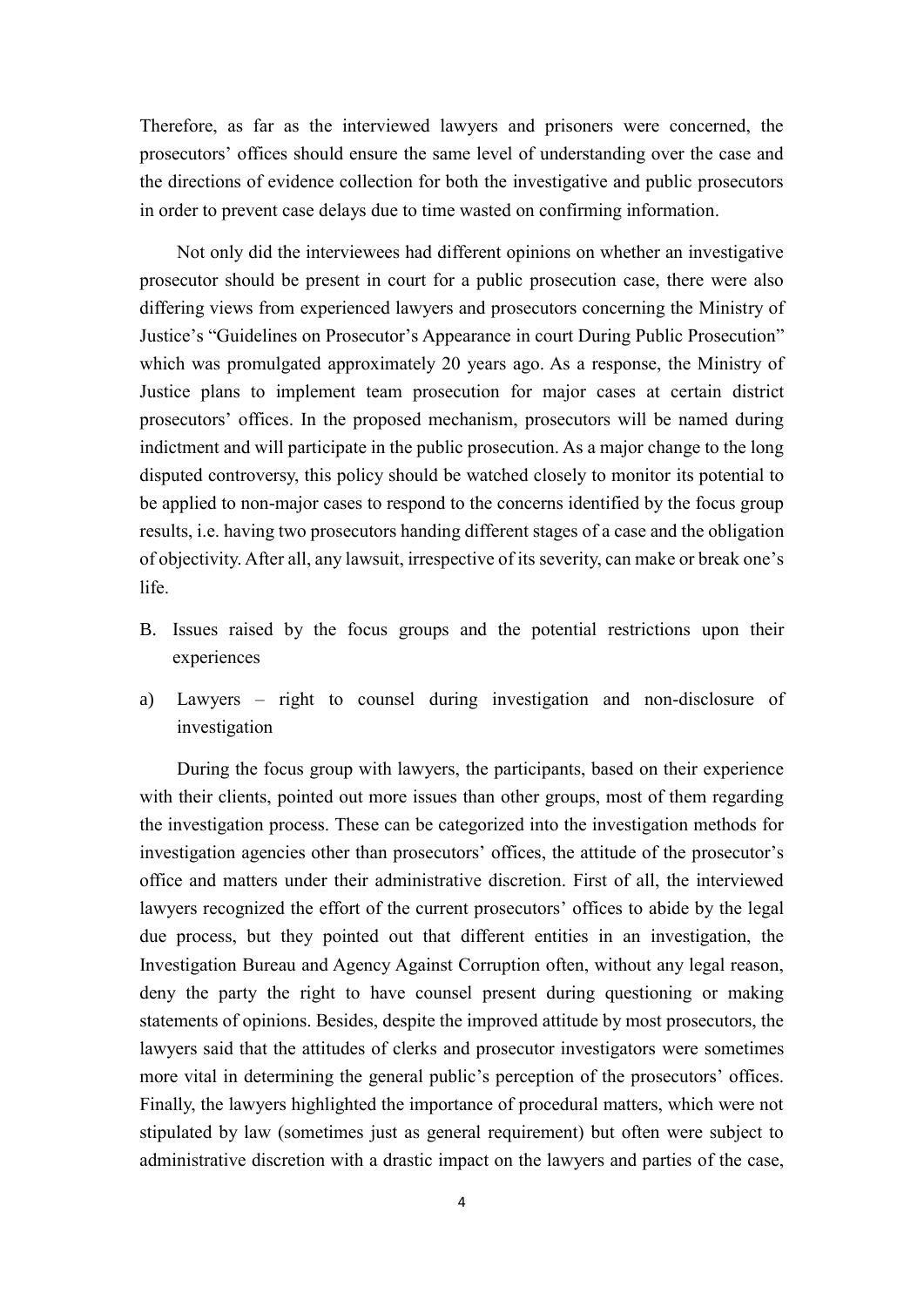particularly when a prosecutor's office, based on its investigation schedule, unilaterally required the lawyer or parties to cooperate in its investigation without allowing enough time for preparation; or under the non-disclosure of investigation, case details or parties information were made public or manipulated to the favor of prosecutors' offices; inconsistent displays for the prosecutors and defendants during the inquiry sessions or trial courts, which prevented the lawyer from fully grasping the latest development of the case. As a matter of fact, in addition to the attitude of the law enforcers of the prosecutors' offices, it is more important whether administrative discretion of a prosecutor's office include the lawyer (as a subject of the procedure) and if other investigation agencies deny the parties the right to counsel to defend himself during the litigation without a proper cause.

With the exception of the public's perception of the prosecutor's office, the interviewed lawyers pointed out issues including the rights restricted by Investigation Bureau and Agency Against Corruption, demand for unilateral cooperation to the investigation without sufficient preparation time and inconsistent equipment between the parties and the prosecutors during the inquiry session, which mainly concerned a defendant's right to counsel during the investigation of a criminal case. However, the details of a case under investigation being made public or the discretion to determine whom to share information with are relevant to non-disclosure of investigation.

## i. Right to Counsel During Investigation

Though not stipulated in The Code of Criminal Procedure, the interpretations by the Grand Justice and Supreme Court, such as J.Y. Interpretation No.654, have specified the right to counsel during investigation. The Supreme Court, in its various interpretations, has pointed out that a criminal defendant has the right to counsel during the litigation. Recently it has also pointed out that a criminal defendant has the right to actual and effective counsel during various stages of litigation. In practice, such right to counsel has been recognized as a constitutional right to legal proceedings, which must ensure that the defendant, during various stages of litigation, receives actual and effective counsel to exercise his/her right to defense as defined in The Code of Criminal Procedure, which further protects his/her constitutional right to legal proceedings.

Regarding the Investigative Bureau and Agency Against Corruption's questionable investigative practices, Article 14 of Organic Act for Investigation Bureau, Ministry of Justice and Article 2 of Organic Act of the Agency Against Corruption, Ministry of Justice both stipulate that the staff of the bureau and agency, while conducting criminal investigation, should consider themselves as judicial police officers or judicial policemen. However, judicial police officer/policeman has the sole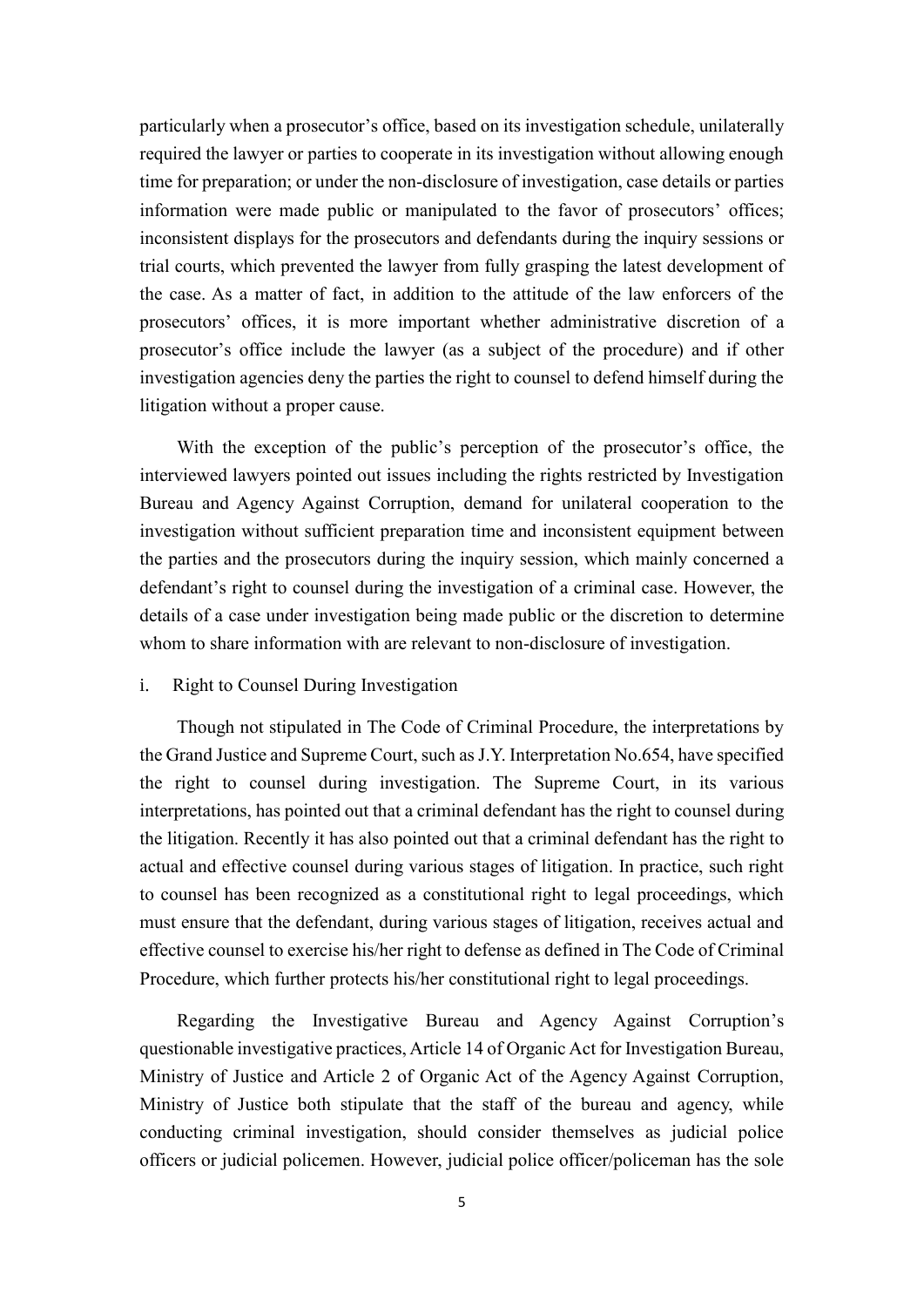discretion to determine whether defense attorneys should be present during investigation. In fact, a judicial policeman may, based on the principle of first statement or the proviso in Article 245.2 of The Code of Criminal Procedure, make ungrounded judgment and deny the defendant's right to have his/her defense attorney present. This means that the defendant will have his/her statement taken without consulting a lawyer and be forbidden to call the lawyer to be present. The lawyer will also be forbidden to talk to the defendant or take notes of the interrogation. These improperly restrict the defendant's to actual and effective defense and prevent the defendant from contacting his/her lawyer, preparing for litigation and even undermine the trust between the two. Thus, the defendant is more likely to become the subject of investigation without proper procedures of remedies, which infringes the defendant's constitutional right to legal proceedings. Therefore, the issues regarding the right to actual defense discussed in these focus groups actually had to do with a defendant's infringed right to legal proceedings, which has yet to be defined clearly by law and still requires attention and action by the related agencies. On the other hand, the discussed problems including unilateral demand for the lawyer to cooperate with the investigation schedule and poor equipment at the inquiry sessions, which prevents lawyers from fully understanding the case details and accessing files, are also in the scope of the right to actual defense. The screens used during the inquiry sessions, if cannot help lawyers understand the case details, will contribute to the defendant being questioned and judged without effective defense, which is also a violation to the right to actual defense.

#### ii. Non-disclosures of investigation

The principle of non-disclosure of investigation is implied in Article 245 of The Code of Criminal Procedure. Based on this principle, the investigation should not be made public to prevent any external impact on the investigation and maintain the investigative efficiency until the case details have become clear. It can also protect the reputations of parties and interested parties and prevent trial by the media or the public (which means the presumption of guilt will be less likely to be applied to the defendant). Ever since the principle was implied in Article 245 of the Code of Criminal Procedure, its abstract elements and unclear procedures had led to controversies, particularly the disproportionate discretion of the investigative agencies. In response to this, relevant government agencies promulgated "Guidelines On the Police Agency & Subordinate Branch In Publication of News and Coordination with the Media" in 2000 and "Guidelines On The Handling or Information Regarding Criminal investigation For the Prosecutors, Police and Investigative Agencies" in 2002. However, after the two guidelines were published, scholars pointed out that these guidelines simply aimed to prevent information leaks and neglected to protect a suspect's privacy and reputation.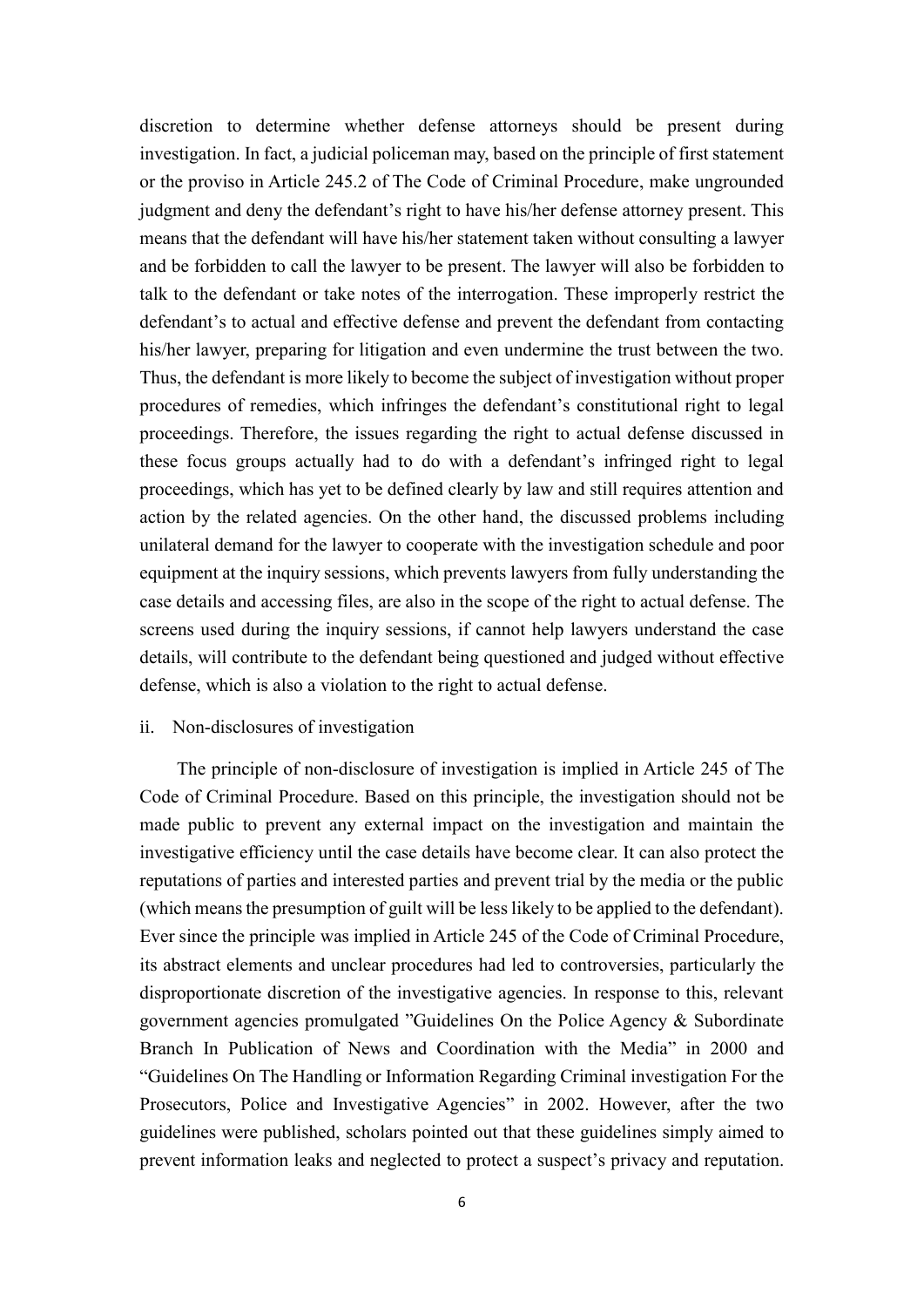Therefore, they believed that Paragraph 3 of Article 245 of the Code of Criminal Procedure should be enforced even more strictly to prevent the abuse of " disclosure of whatsoever information acquired through the performance of the duty during the investigation." In practice, the two guidelines have yet to restrain certain prosecutors and police officers. That is why certain agencies still discuss ongoing investigation with the media, which leads to trial by the media and public opinions prior to the court trial. Some scholars also pointed out that certain prosecutors cited the principle of nondisclosure of investigation as the reason not to provide investigation information to the defense attorney. In their opinion, Paragraph 3 of Article 245 of the Code of Criminal Procedure treated the defense attorney and agent of the complaint as the subject of the non-disclosure principle, which would impose the same restrictions on both the investigative agencies and the defense despite the fact that they serve different purposes. They also pointed out that the right to counsel during investigation aims to ensure that a suspect can obtain legal assistance and prevent unlawful investigation. Therefore, investigative agencies should not, based on the non-disclosure principle, limit a defense attorney's participation in the investigation and the attorney's proper access to the investigation information.

In response to the above-mentioned controversies, the government promulgated "Regulations Governing Non-Disclosure of investigation" in 2012, where Article 2 stipulates that based on the presumption of innocence, protection of the personality rights of parties and interested parties, investigation should not be disclosed. Other articles (Article 3 to 5) of the regulations also specify the scope of non-disclosure of investigation, the definitions of elements (Article 6 to 7), non-disclosable items (Article 8) and other items that can be disclosed or otherwise disclosed to an appropriate extent, when deemed necessary, after careful consideration has been given to the defense of public interest or protection of legitimate rights (Article 9). The J.Y. Interpretation No.737 in 2016 stated that it is a proper and legal procedure to give the suspect and defense attorney access to necessary information in the detention motion at the investigatory stage. Therefore, based on this assumption, the non-disclosure principle of investigation should not impede the implementation of proper legal procedures. At the same time, scholars also pointed out that in practice, there are still issues such as how investigative agencies should provide investigation information to the media at the proper timing, how to urge media to have verified reports and how to report without disclosing the names of the relevant parties. Another issue is that violation of the nondisclosure principle usually only results in administrative penalty, which cannot effectively deter anyone from violating the principle. In response to these controversies, the committee members at National Conference on Judicial Reform last year passed a resolution to request government agencies to fully implement the accountability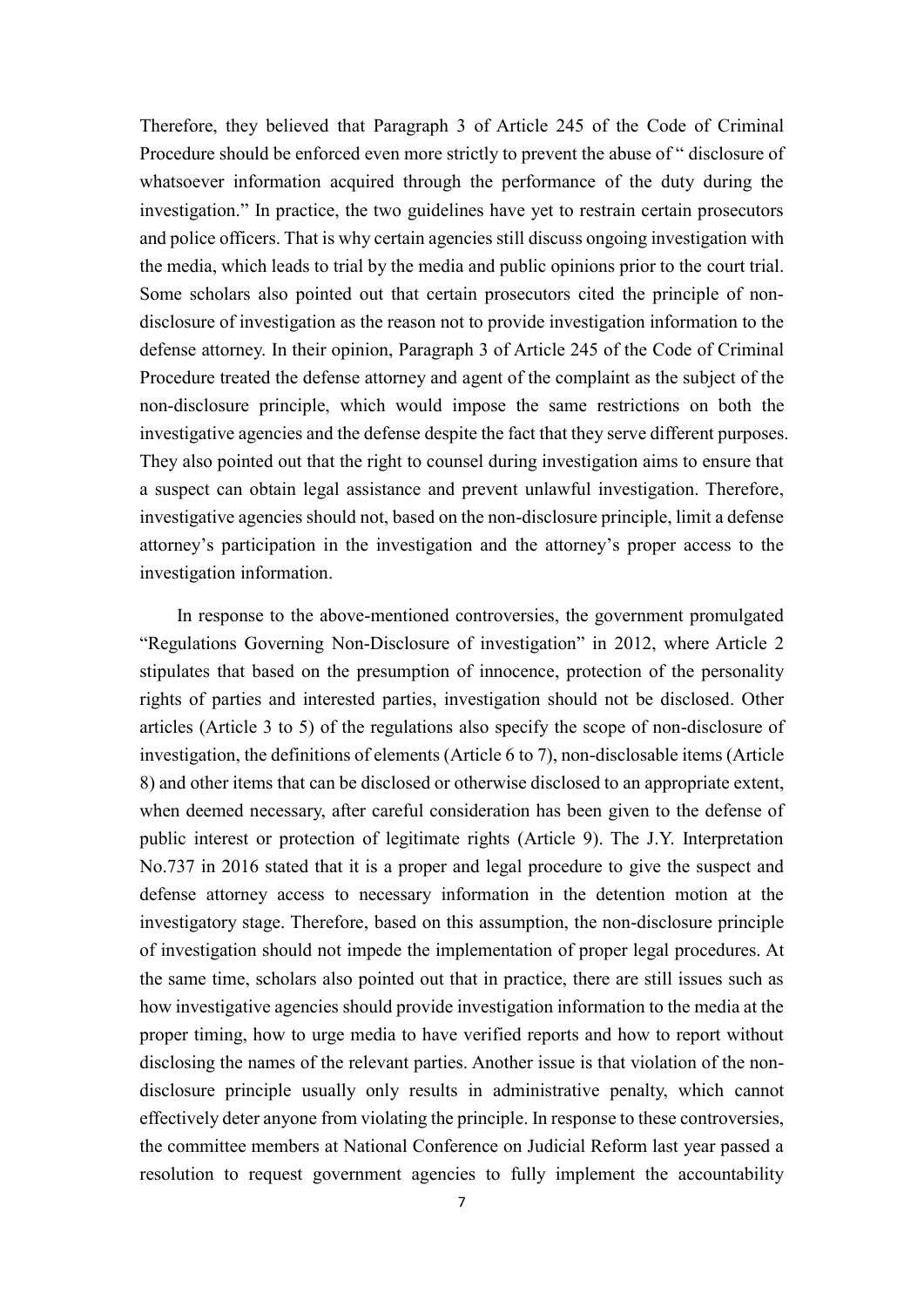mechanism for the non-disclosure principle of investigation, review the elements for promotions within the government system, review the abstract articles of the law, formulate a standard operating procedure and policies to prevent improper coverage of judicial cases by the media and ensure the parties and the defense attorney to have the access to case information and records and receive investigation updates from the relevant agencies. The Judicial Yuan, in response to such request, established the Committee of Criminal Procedure Reform to formulate guidelines on the access to investigation information and updates for the defense attorney and parties. The Ministry of Justice also passed a resolution to ensure that the media comply with the nondisclosure principle and formulated the "Implementation Plan for the Enhancement of Compliance of the Non-disclosure Principle of investigation In Prosecutorial, Investigative and Anti-corruption Agencies Under the Ministry of Justice" in this February. The plan requires the prosecutors' offices, Investigative Bureau and Agency Against Corruption to appoint their head prosecutor or deputy chief to monitor the compliance of the non-disclosure principle and its accountability. In additional to the violator's criminal and administrative responsibilities, his/her supervisor may also bear administrative responsibility depending on the severity of the offense. However, the details of this plan were still under discussion when this author conducted research for this paper. Therefore, future studies will be required to discuss and analyze related future policies and their implementation.

# b) Prisoners-Implementation of the Presumption of Innocence

Contrast to the other groups, about half of the prisoners in this focus group would say that they had no opinions toward certain questions. However, after observing the session and analyzing the anonymous questionnaires, it could be determined that their lack of opinions could be contributed to the fact that these prisoners did not have any subjective expectation toward the prosecutors' offices' procedures or did not find anything wrong with the investigation, public prosecution and penalty implementation since they lacked the understanding of the current procedures. Therefore, it could be concluded that these prisoners believed that legal procedures were reasonable and simply did not notice any interests or detriments resulting from such procedures. On the other hand, in addition to the issue of having two separate prosecutors for the investigation and public prosecution, prisoners also talked a lot about whether prosecutors investigated both exculpatory and damning evidence based on presumption of innocence and whether the prosecutors, based on presumption of guilt, talked and responded to prisoners passively. What is worth mentioning is that the interviewed prisoners mostly determined whether the prosecutor applied presumption of innocence based on if the prosecutor had formed a subjective opinion about their alleged crime at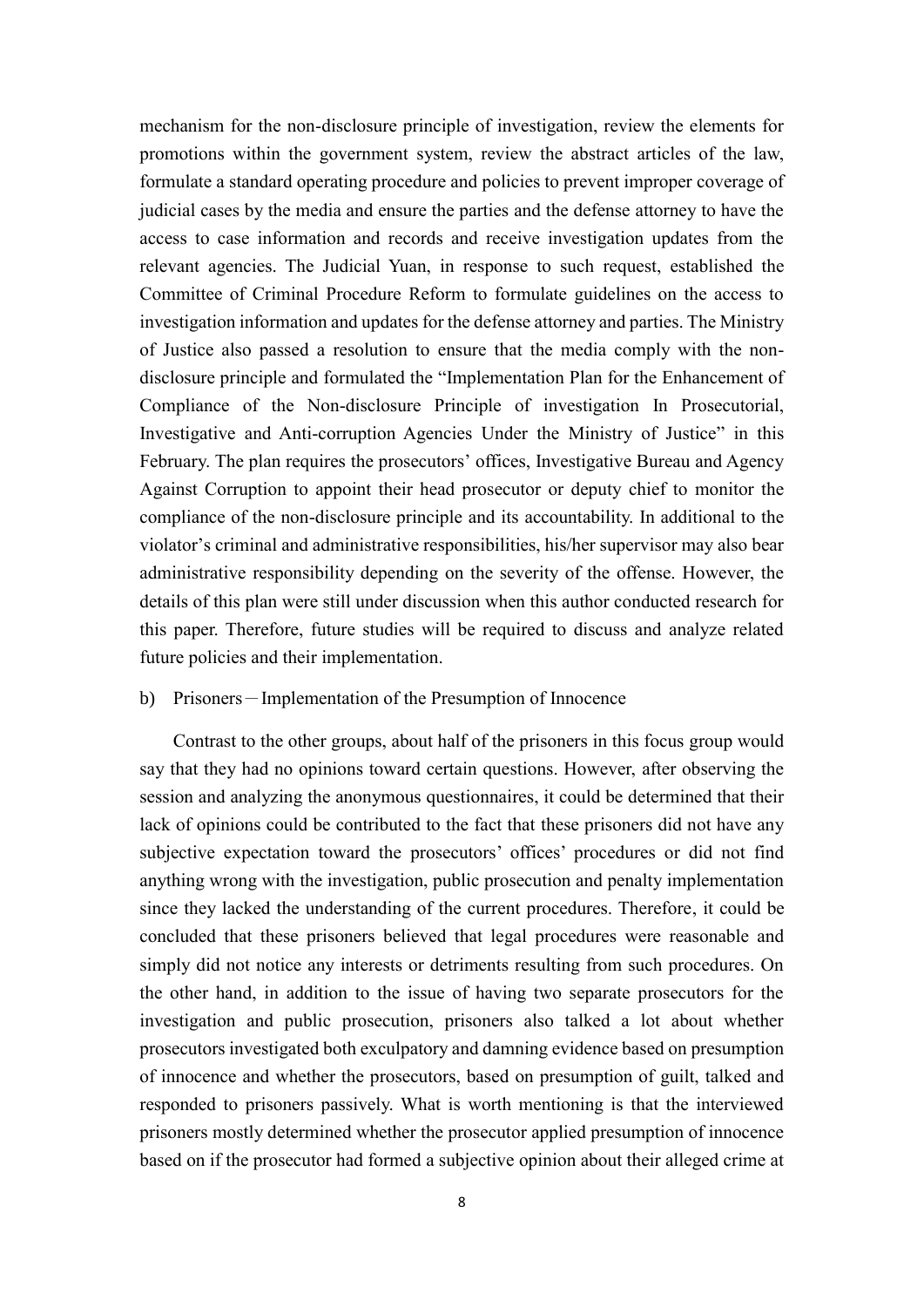the time, sought evidence in favor of the prisoner among the evidence against him/her, actively investigated the prisoner's background and asked the prisoner to bear the burden of proof. However, the only question is that whether these standards had to do with a prosecutor's attitude during the investigation have anything to do with the presumption of innocence as defined in the Code of Criminal Procedure; furthermore, whether the presumption of innocence applies to a prosecutor's investigation. Therefore, in order to better understand these prisoners and clarify how prosecutors can respond to the above-mentioned needs, the following section will explain the relevance of presumption of innocence to prosecutors office and respond to the prisoners' focus group discussion.

As far as the law is concerned, Paragraph 1 of Article 154 of the Code of Criminal Procedure defines presumption of innocence (Prior to a final conviction through trial, an accused is presumed to be innocent). This article aims to eliminate the presumption of guilt in the society and serve to protect the defendant's human rights, which means that the burden of proof falls on a prosecutor who must produce evidence to prove the defendant guilty and overturn the presumption of innocence. Such interpretation can also be seen in recent legal practices. For example, there have been 253 verdicts since 2003 in which the prosecutors had to bear the burden of proof. In these verdicts, it was pointed out that the prosecutor(s)' evidence was not sufficient to prove the defendant guilty or the method of proof was not able to convince the court to find the defendant guilty and therefore based on presumption of innocence the defendants should be found not guilty. As far as the legislative motives and practices are concerned, presumption of innocence mainly applies to court judges while the prosecutors mainly bear the burden of proof in court. However, presumption of innocence does not aim to govern methods of investigation.

Most of the scholars also connect the principle of presumption of innocence with prosecutors' burden of proof and court verdicts, after all, the principle still applies to investigation. Some of them believe that presumption of innocence will not prohibit prosecutors, from determining a suspect's suspicion via methods of investigation prior to a guilty verdict. Otherwise, criminal procedures will not be able to continue. However, it is because of the principle of presumption of innocence that prosecutor's office will conduct investigation based on reasonable suspicion instead of a guess or a hunch. Therefore, during investigation, presumption of innocence aims to impose reasonable restrictions, particularly on defining the defendant's burden during criminal procedures. Regarding to the focus group with prisoners, if a prosecutor makes presumptions about a criminal defendant, he or she tends to refuse to investigate evidence in favor of the accused or require the accused to produce evidence to prove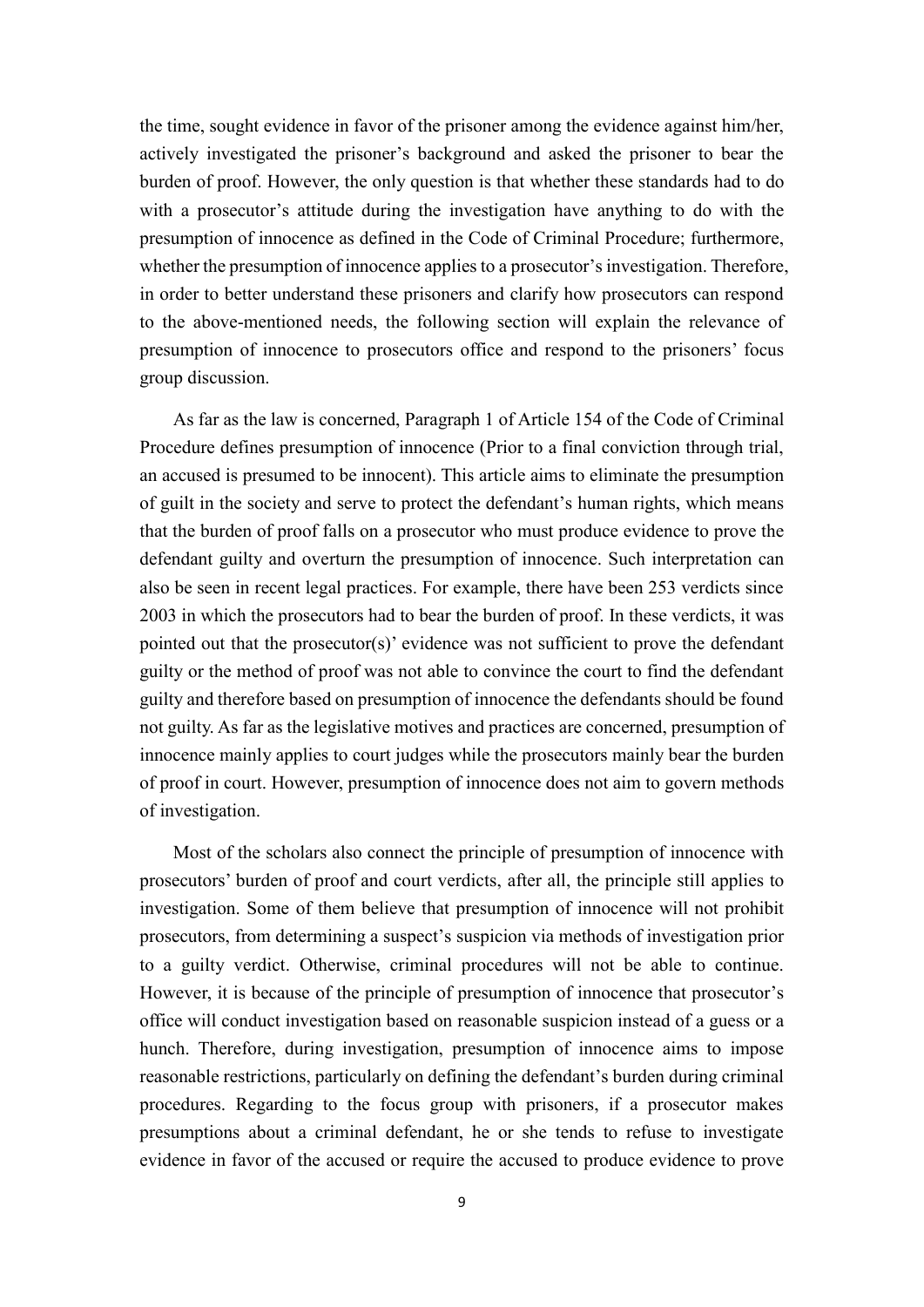his/her innocence, which will result in inaccurate judgment of suspicion and imposes the burden of proof on the accused, which may constitute to a violation of the presumption of innocence.

## c) Village Chiefs-Division as a result of media reports

Although village chiefs usually do not have personal experience with the prosecutorial procedures like lawyers, prisoners, victim's family members or AVS staff, they can still be considered representatives of the general public as they often assist villagers in such matters and are more aware of the public affairs and the public opinions. Village chiefs would base their satisfaction toward the judicial practice of prosecutors' offices on the villagers' opinions, personal experience and the news media. From the village chiefs' experience, it is clear that those who had no experience with criminal procedures often based their opinions on the secondary sources of specific topics, in which specific angle was reported, rather than information directly from prosecutors' offices. It is worth noting that the village chiefs, during the focus group, realized that they and the villagers may not consider an objective aspect to the performance of prosecutors' office through media. However, they still perceive that the courts were responsible for the verdicts not consistent with prosecutors' findings after their hard work, which was a bias displayed by media coverage. If even village chiefs, who often dealt with public affairs, had fallen prey to such biased information, the general public who have even less experience with judicial and prosecutorial agencies will have even a greater difficulty learning about the truth among the medias biased coverage.

As matter of fact, the quantitative research conducted by the Judicial Yuan could predict such result. According to The General Public Survey on Judicial Cognition of 2017, nearly 60% of survey takers did not consider themselves knowledgeable about the judicial system and over 70% of them receive information about the judicial system from television. To take a closer look in to television as an information source, 46.3% of the survey takers stated that television shows' opinions and criticism of judicial issues have had a negative impact on their perception toward the system. As far as the verdicts on cases with much public attention were concerned, more than half of the survey takers stated that the verdicts contradicted with their own experience greatly, among these survey takers, 7.6% found the verdicts completely contrast to their expectation. The results above are consistent with the study result from the focus group with village chiefs, which is that even though the general public realized that they have obtained information on the judicial system (including prosecutors' offices) from the media (such as television) and were aware how such information impacted their perception of the system. However, when facing unimaginable verdicts on social cases,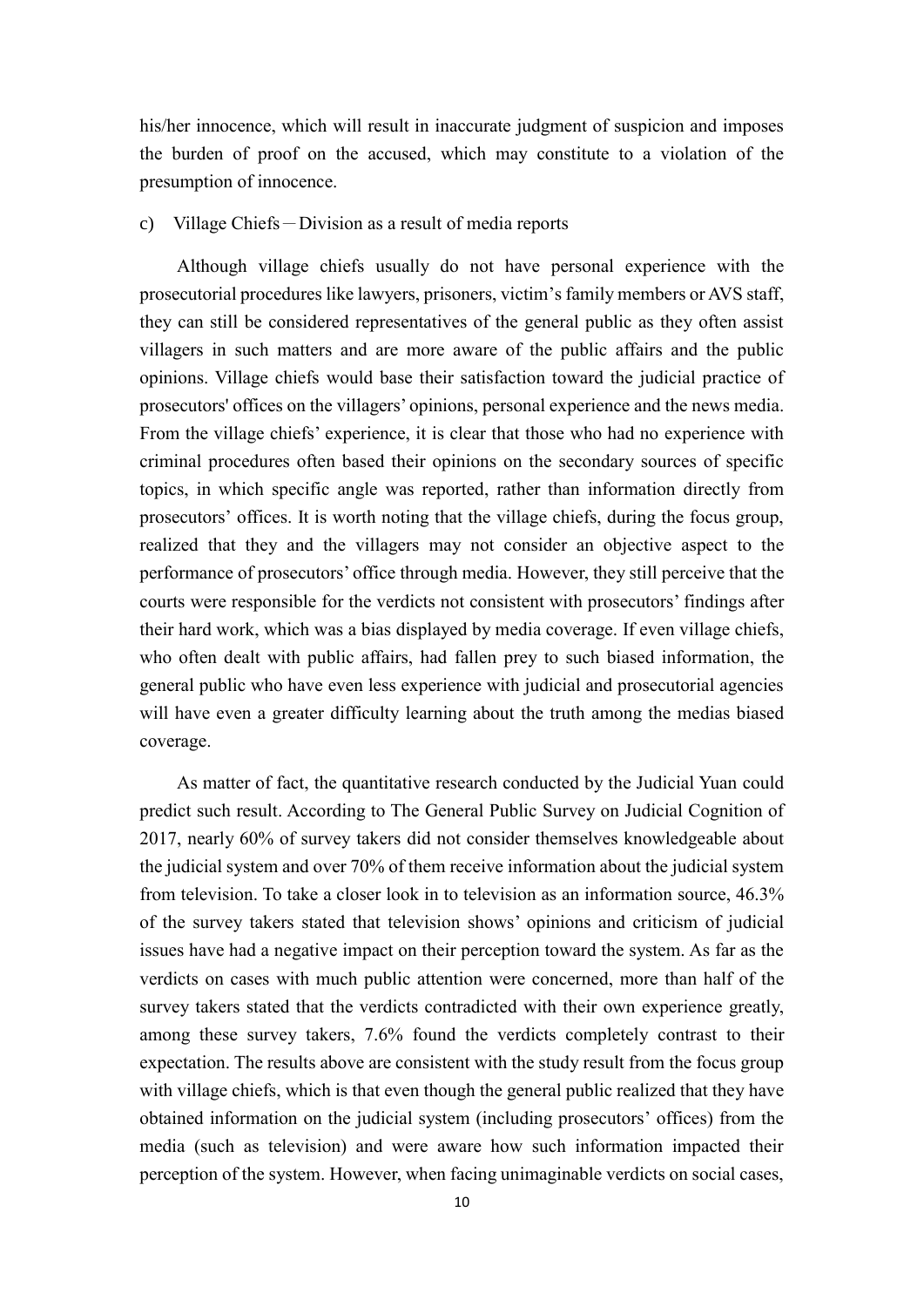they were still deeply affected by such information from the media and formed opinions contrast to the truths of the original case and furthermore criticized the prosecutors' offices and other government agencies based on their assumption. This does not render the general public's opinions invalid. On the contrary, this tendency elaborates the general public's difficulty in obtaining truthful and accurate information on judicial agencies. It is in the hands of relevant agencies to provide accurate and objective information on the judicial system to the general public. This author suggests that the relevant agencies should, after the verdicts on case with much public and media attention are published, explain the verdict in a way that is easier for the public to understand and urge the media to have unbiased and rational coverage, which will lead to more rational discussions.

d) Victim's Family Members and AVS staff – The standing of a victim in criminal litigation

During the focus group with the victim's family members and AVS staff, the issues that drew the most response was how difficult it was for victims to collect evidence and the fear of retaliation from the perpetrator during the litigation process. However, these have been discussed in the section "Issues highly concerned by urban residents" along with issues discussed by lawyers and village chiefs. Therefore, this section will not discuss these issues any further. There are another two issues highly concerned by this group of interviewees. The first issue is that the victim, being a witness in the litigation process, lacks the opportunity to actively make statements in court, which makes them feel helpless. The second issue is that victims (and their family) highly rely on the assistance from the Association for Victim Support.

The victim's standing has been a highly discussed issue during the last five years, it has also become one of the key topics in government policies and the National Conference on Judicial Reform. Regarding the victim's standing in litigation, literature points out that victims often feel neglected as the result of the current judicial procedures. Some recent literature also perform a systematic analysis of a victim's standing under litigation system which was stipulated in the Constitution of the Republic of China and the Code of Criminal Procedure, particularly the victim's rights in legal proceedings. Such rights, as defined by J.Y. Interpretation No.507, include seeking redress (request the judicial sector to investigate, indict, and render judgments) with the criminal and administrative courts, as defined in Article 16 of the Constitution, the State shall also provide a system to guarantee the exercise of such a right. However, currently if a victim does not initiate a private prosecution, he/she will remain as a witness and will not become a party in legal proceedings. In practice, a victim usually is questioned by a prosecutor passively during the investigation and cannot obtain the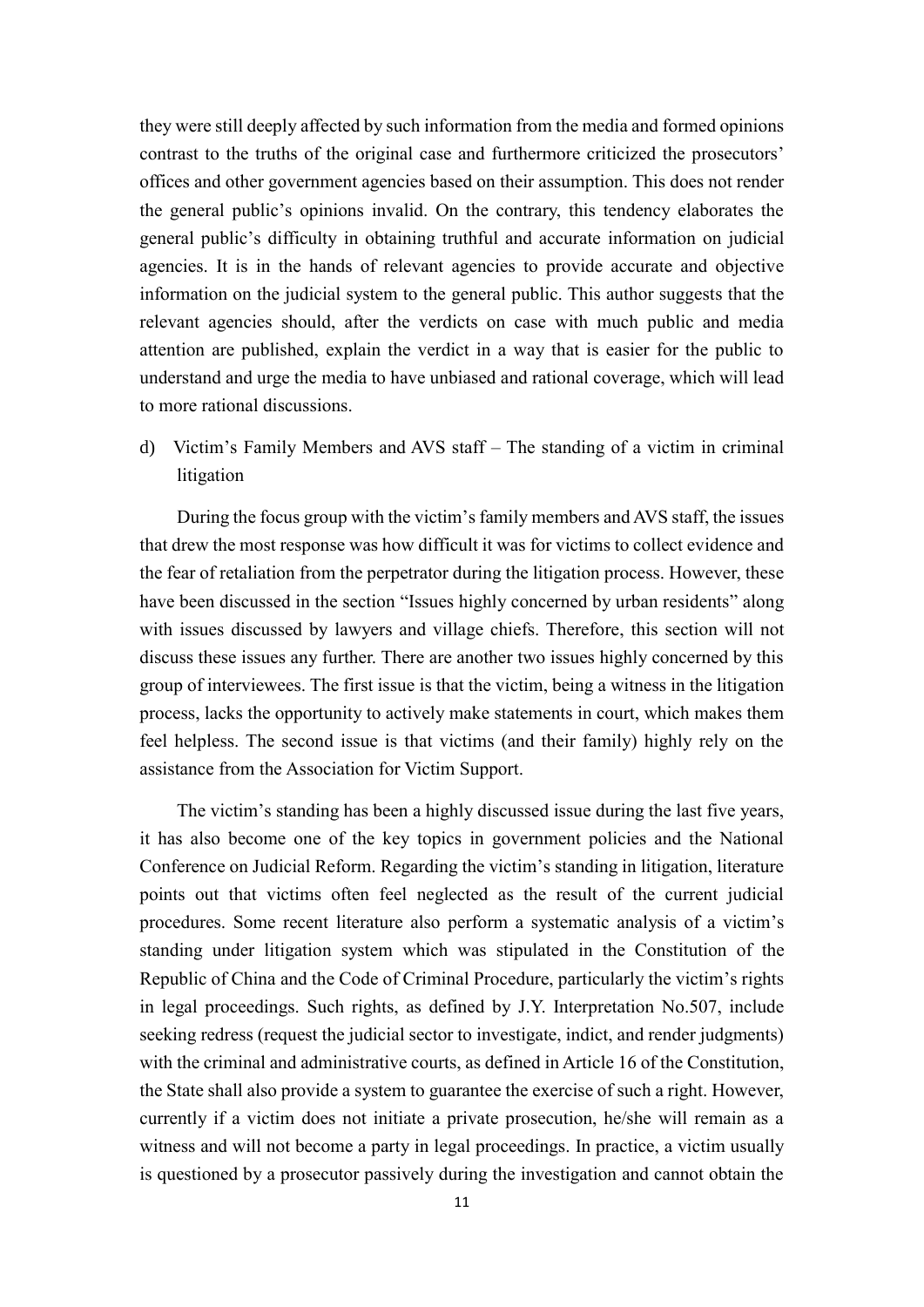latest information of the case. Even though after trial begins, the victim or his family member(s) may be summoned by the court to state their opinions based on Paragraph 2 of Article 271 of Code of Criminal Procedure, they are usually scheduled to state their opinions right before the end of the court date and rarely have the opportunity to truly speak their minds. This shows that even though the victim is a part of the case, it has a relatively low standing in legal proceedings since it is excluded from the term "party" of criminal proceedings. Therefore, they rarely can receive compensation or consolation from litigation.

In response to the issue, the government has operated policies to develop a system that allows a victim's active participation in legal proceedings. In 2013, the Judicial Yuan convened a public hearing on "the feasibility of victim participation in criminal proceeding". The same year 27 legislators proposed "Draft Bill on Amendments to Code of Criminal Procedure" at the Legislative Yuan. However, scholars and legal practitioners have had different opinions on whether a victim should be granted the same rights as a party in legal proceedings since 2013. Plagued by controversies, this issue was discussed and debated during the National Conference on Judicial Reform in 2017. In response to the criminal proceeding issues proposed by the committee members during this conference, including privacy protection, timely update of proceedings, reservation of a victim stand, final dispute resolution judgment and the accompaniment of legal aid attorney, the Ministry of Justice and the Judicial Yuan are looking into developing victim participation systems with different policy directions. Currently, the victim participation system aims to, while protecting the dignity of the victim, respecting the victim's subjectivity, helping the victim obtain updates on the litigation, promoting the victim's participation in legal proceedings, promoting reasonable utilization of judicial resources, respecting the prosecutor's role as a party in legal proceedings and assisting the court in uncovering the truth about a case, grant the victim the right to apply for participation in legal proceedings, appoint his agent (to examine the exhibits), be notified about the preparation and trials, be present during proceedings, state his opinions in proceedings as well as state his opinions regarding the evidence and scope of sentence.

Therefore, the government, while drafting recent bills, has been trying to address the issues above while lifting a victim's standing in legal proceedings without affecting the structure of criminal proceedings and the defendant's right to legal proceedings. However, once a victim's standing in legal proceedings is lifted, he will need to understand more legal proceedings and thus require more assistance. The scope and intensity of the resources required to assist a victim in even more diverse litigation actions should also be taken into consideration. This includes taking a closer look at if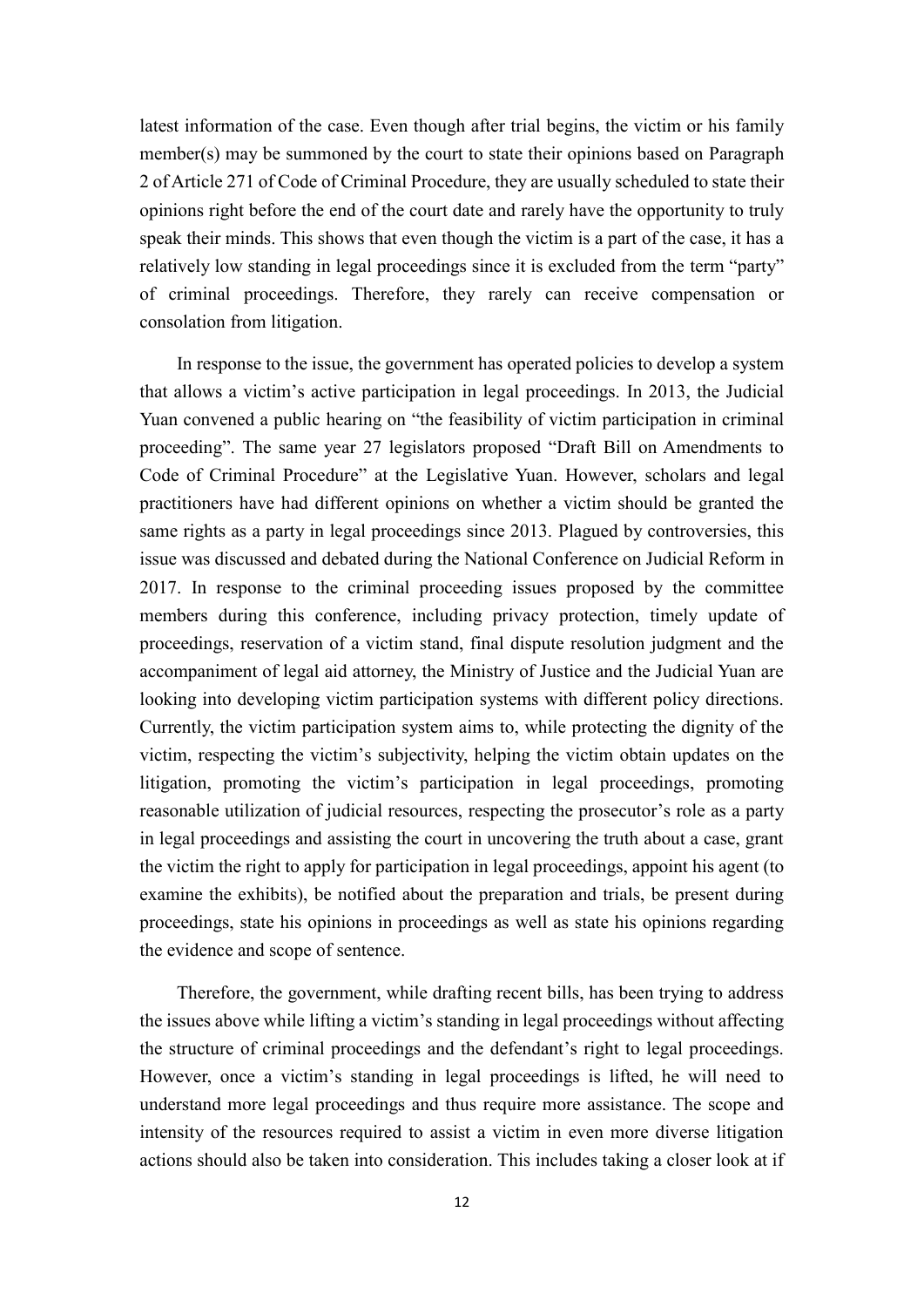the subjects receiving support from the Association for Victim Support and the association's scope of operation will require even more resources when a victim's standing in legal proceedings is lifted. It also includes evaluating how to implement the system and ensure that the victims and their family members who are currently not receiving support from the Association for Victim Support can utilize resources as intended by the association.

#### <span id="page-14-0"></span>2. Perception toward Public safety

Among a broad array of public safety issues, this paper mainly explores two issues: public safety and victim protection. This paper will analyze the common issue among all focus groups –increased statutory penalty and pleading heavy sentence – as well as the issue of public safety. Afterwards it will discuss issues specific to victim protection, including the victim's family members and AVS staff.

# <span id="page-14-1"></span>A. Opinions on Increased Statutory Penalty and Pleading Heavy Sentence

Among all interviewees, it is worth mentioning that opinions from the village chiefs and victims' family members on the duration of statutory penalty and how courts determine sentences. Among the interviewees, 3 of the 7 village chiefs mentioned that the legal sentence or the court's sentence for certain crimes were too insignificant and thus resulted in an unsafe society. They believed that such light sentence would not deter others from committing similar crimes. 3 of the 4 victims' family members also talked about how the court neglected how victims' family would feel when the court decided not to seek a heavier sentence. They also believed that this was a reason for a disorderly society. Even though the two groups of interviewees had a similar conclusion, a closer look reveals that it was their different experience and needs that resulted in conclusions. Among the focus group of village chiefs, less than half of them supported a heavier sentence. 1 village chief, even commented that "an ounce of prevention is worth a pound of cure" and "education beforehand is more important than punishment later" after hearing another village chief's support for heavier sentencing. However, this does not mean these 3 village chiefs' opinions did not represent the entire group. In fact, these 3 village chiefs may believe that a heavier sentence could deter crimes because they were in the area with higher crime rate. On the contrary, the village chiefs that either did not state their opinion or opposed heavier sentencing were from areas with a lower crime rate. Therefore, in the future, it is feasible to explore whether a person's appeal for a heavier sentence for the sake of public safety has anything to do with the crime rate in his area.

During the discussion victims' family members, it was quite clear that these family members would only seek heavier sentence on the perpetrator if they could not feel the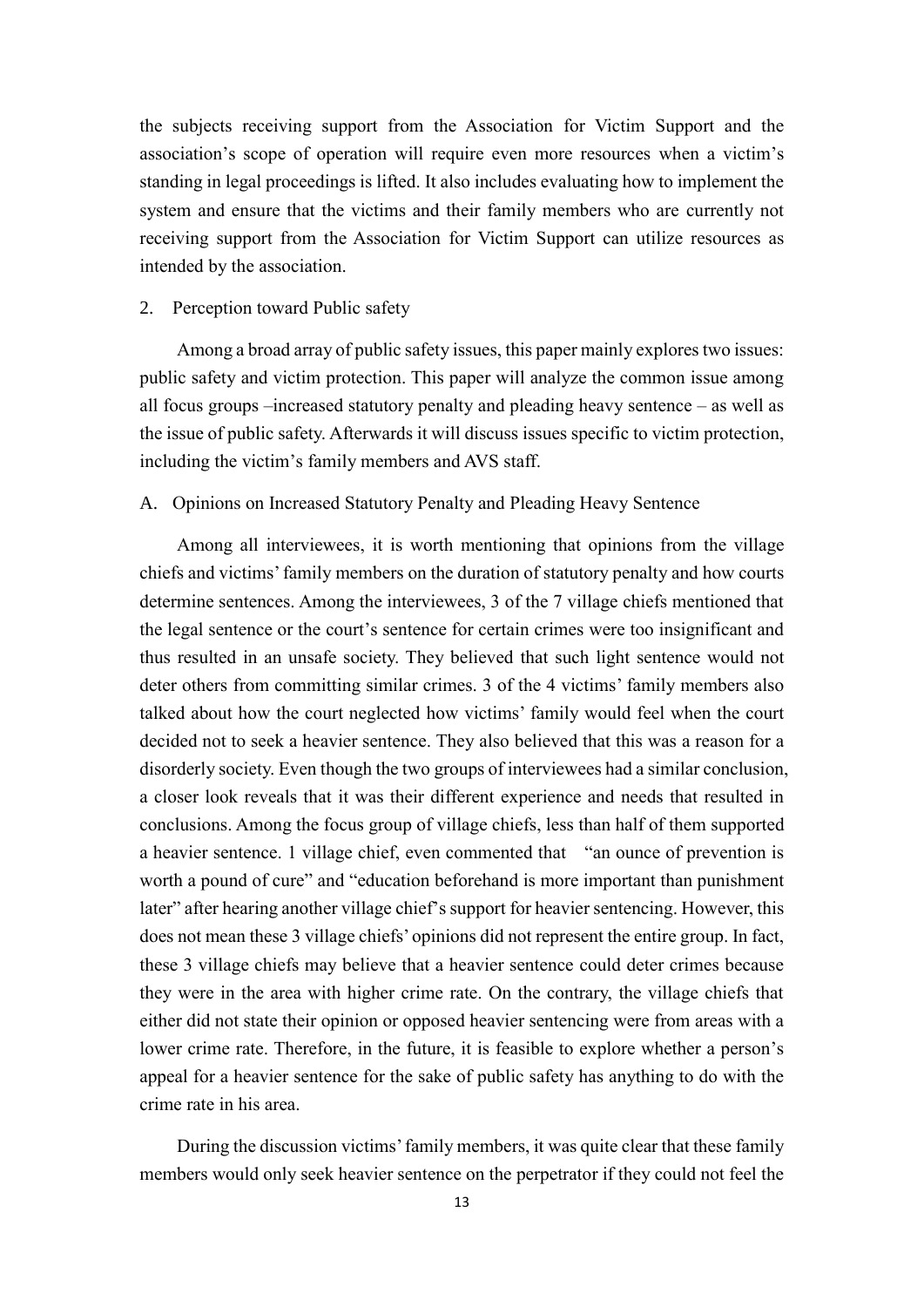sincere regret and remorse from the perpetrator. In other words, they wanted to see that the perpetrator acknowledge that he had made a grave mistake that could not be undone and was sincerely willing (not for the purpose of reducing sentence) to compensate the victim's family the expenses and damages as the result of the death of the victim. When a perpetrator fails to meet these expectation, the victims' family members will feel that they are not compensated for the financial and mental losses, they will expect the litigation to impose a heavier sentence against the perpetrator to make he/she realize the severity of his crime ,or to prevent an unrepentant perpetrator from continuing to do damages to the society. However, a judge cannot determine a sentence simply based on the victim's perception. As a result, it is very often the sentencing does not meet the victim family's expectation toward the judicial procedure and in turn they lose faith in the system. Therefore, it is worth considering providing counseling to the perpetrator, without violating the Code of Criminal Procedure and legal principles, to help him show genuine remorse and learn to face the damage he has caused the victim and victim's family members at any stage after the crime took place, which will truly help the victim and victim's family members.

The above paragraphs indicate that the root of the problem is how to categorize and effectively handle the public safety issues pointed out by different groups of people. For the general public, it is imperative to consider ways to prevent crimes in areas with higher crime rate. For victims and their family members, it is important how the judicial procedures can provide them with comfort and assist them in responding to both daily and legal challenges, rather than simply imposing heavier sentences.

#### <span id="page-15-0"></span>B. Perception toward Public safety

Regarding public safety, the village chiefs, victims' family members and AVS staff expressed their opinions from various angles. The village chiefs served the residents in their respective villages, therefore they mainly talked about the crimes in their areas, motives of such crimes and struggles they had to help their villagers deal with. They also pointed out that due to legal restrictions, they could not access data on migrants, which prevented them from fully grasping the crime problems in their own villages. On the contrary, victims' family members and AVS staff mainly talked about family education and media based on their own experience, such as the staff's experience with the victim and victims' family members or what they learned from the media, instead of their own observation in local affairs. Therefore, this author believes that even though the government and the public pay a lot of attention to the family education and media influence behind criminal offenses, the village chiefs' experience may reflect the actual crime problems in the society and can give us a better understanding about the daily crime problems and how to formulate a countermeasure.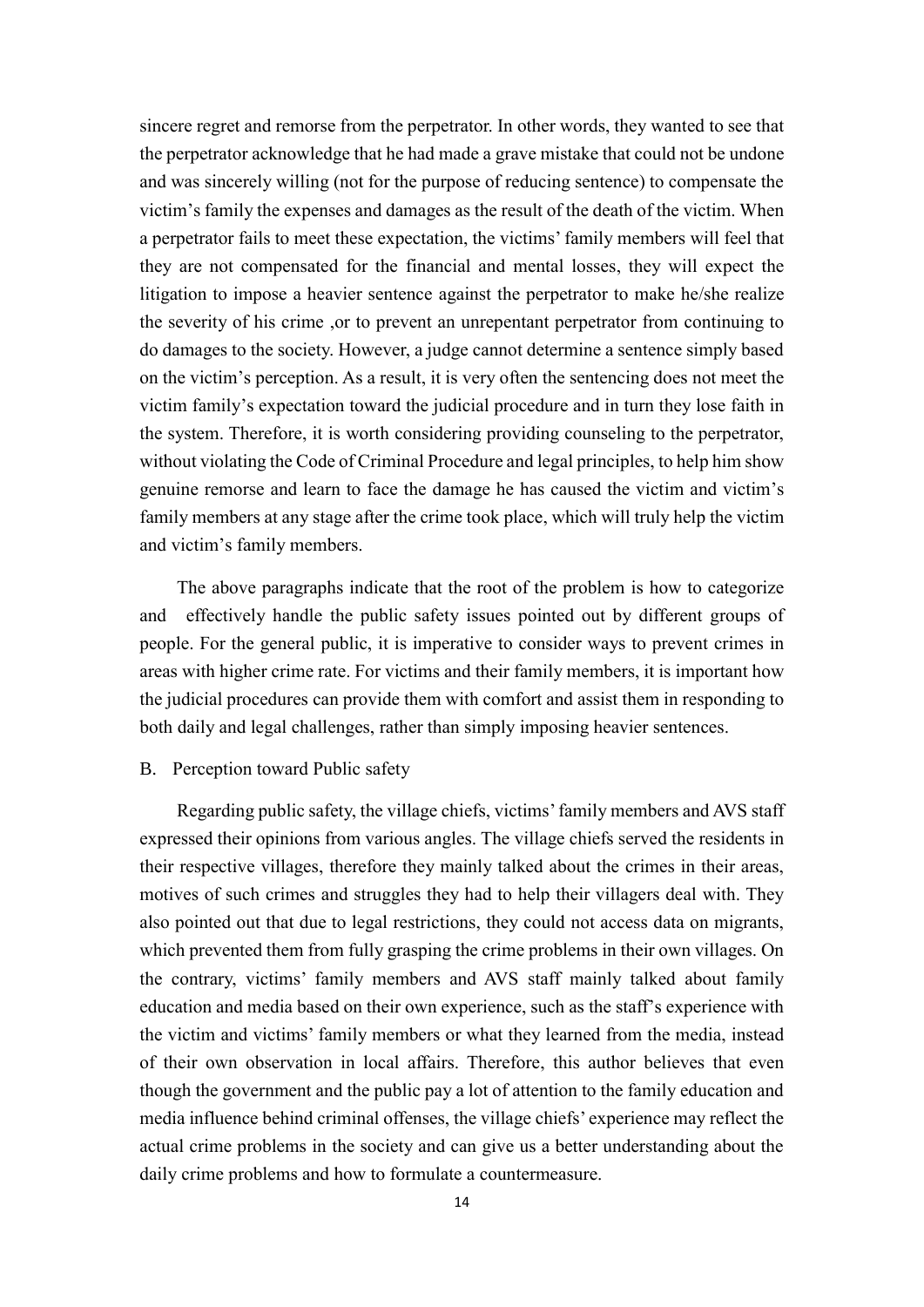#### <span id="page-16-0"></span>C. Victim Protection Issues in the Focus Groups and Interviews

This section compiles the focus group and interview results with victims' family members and the AVS staff. It can be divided into two issues: Update about the sentence implementation against the perpetrator and victim compensation.

a) Provide Victim and Victims' family members Update on the Sentence Implementation on the Perpetrator

First of all, the victim and victims' family members may feel unease about the possibility of running into the perpetrator on parole if they only know about the sentence but not its implementation, which means they do not know if the person that has caused them great harm has been punished by the government. If there is a way allowing them to learn about the sentence implementation on a perpetrator and potential parole date, it will help them know that the perpetrator has indeed paid for his crime and can prepare to face the perpetrator in the future. As the author conducted research for this paper, this issue was heavily discussed and debated at the National Conference on Judicial Reform in 2017. During the conference, the committee members pointed out that a victim, as a party in a criminal case, should have the right to access litigation progress and case files. Therefore, they suggested that the government should put in place a mechanism that will notify a victim about matters such as the perpetrator being out on bail or parole, allowing the victim to obtain updates on the proceedings. In response to this, the Ministry of Justice will first enhance victims' access to information. Currently they will work on providing investigation results to victims when investigation is concluded for cases with a lot of social attention. The Ministry of Justice has also, via its official letter, approved "Guidelines Over the Notifications Regarding Perpetrator Imprisonment and Parole to the Association of Victim Support", allowing victims who wish to learn about the transfer or release of the perpetrator to apply for notifications on such matters from correctional agencies via the Association for Victim Support.

However, a look at the Crime Victim Protection Act and the Ministry of Justice's policy above shows that the existing challenge is that victim or victims' family members can only learn about the sentence implementation on a perpetrator if the victim is deceased, seriously injured, or sexually assaulted regardless of the factors mentioned above. In addition, the current system provide the other victims neither any channels to learn about nor the update on the perpetrator's sentence implementation, which will result in controversy over different treatment regarding "the right to know about criminal procedures" based on the outcomes of crimes. Even if a victim (or the family members) meets the requirements above, there still may be confusion over the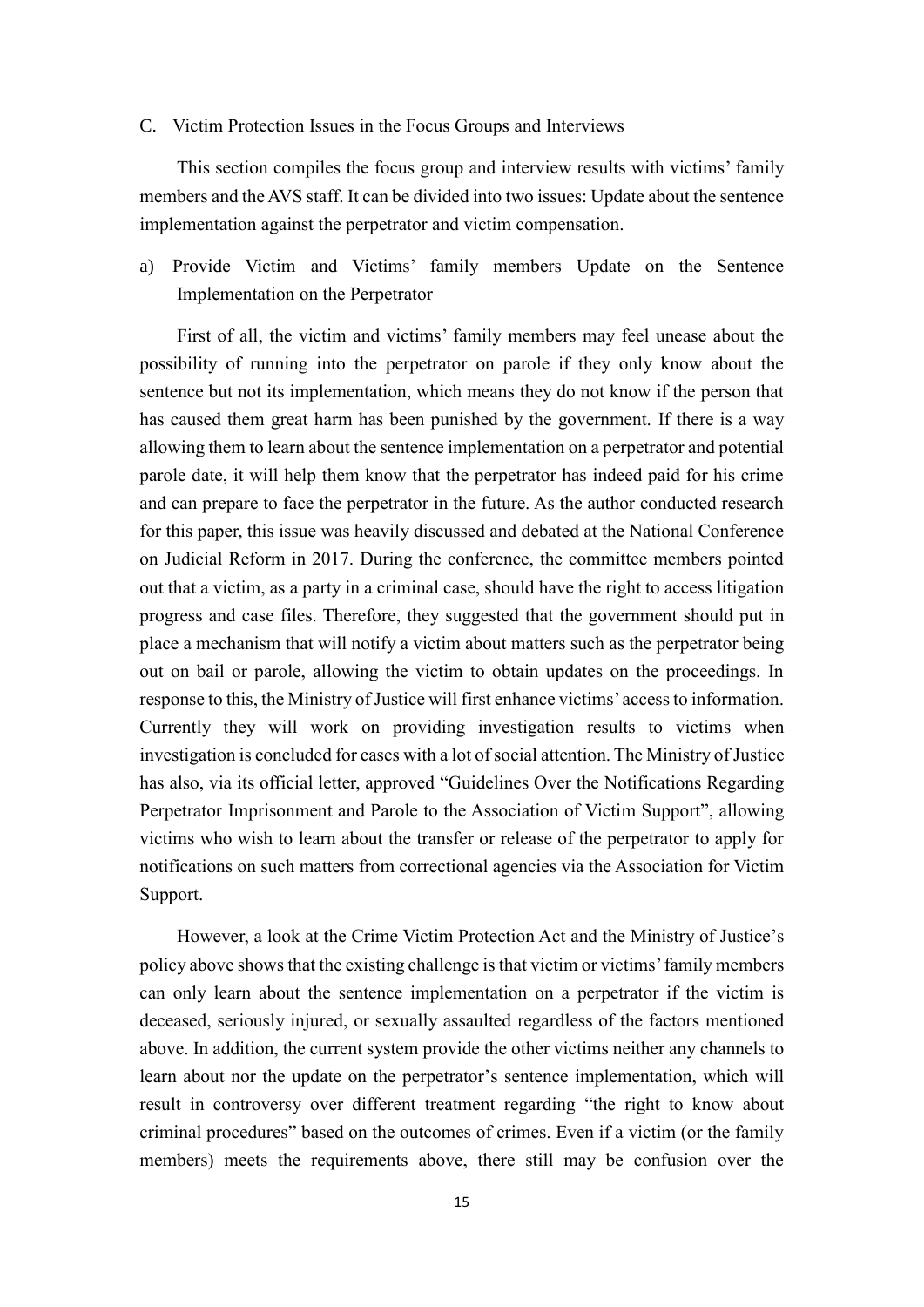discretion on the applications, discretion standards and other elements between the Association for Victim Support and Agency of Corrections. Therefore, even though this policy is relatively new, it is worth considering the issues above during its implementation.

b) Controversy Over the Standard in the Determination of the Crime Victim Compensation

The focus groups and interviewees also talked about the controversy over the standard in determining crime victim compensation based on the finances of the victim or victim's family members. Accordingly, compensation is considered "justice" to the victim and his family members who have trouble obtaining compensation via civil actions. However, such "justice" solely relies on the victim or victim's family members' financial statement, which means that they will have to watch their finances scrutinized during the trial. The controversy here originates from Paragraph 1 of Article 9 of the Crime Victim Protection Act states that crime victim compensation includes medical treatment cost, funeral expenses, victim's statutory obligation to support the dependents, which cannot be fulfilled by the victim after his/her death, for the loss or reduction of work ability or the increased living expenses and compensation for mental distress. However, the Enforcement Rules for the Crime Victim Protection Act only give clear definitions to medical treatment cost (the sum of costs incurred from the necessary medical treatment of the victim's injuries) and funeral expenses (the sum of the necessary funeral expenses incurred for the victim's death) and not the other compensation listed in Paragraph 1 of Article 9 of the Crime Victim Protection Act. Paragraph 1 and 2 of Article 14 of the Crime Victim Protection Act also stipulate that the screening and decisions on compensation will be made by the crime victim compensation review committee (by prosecutors' office of a district court) and the crime victim compensation reconsideration committee (by the prosecutors' office of a high court). The two committees will, in practice, decide on the compensation (including the scope and amount) based on the Civil Code and interpretations of Civil Court rulings. Based on the above paragraph and the interviewees' opinions, a victim or victim's family members' finances will be used to determine victim compensation because the committees will refer to the Civil Code and interpretations of Civil Court rulings. For instance, victim's statutory obligation to support the dependents will be determined based on court practice and Paragraph 2 of Article 192 and Article 1119 of the Civil Code, where the victim's economic ability and social status should be taken into consideration in the determination of the perpetrator's burden of the victim's statutory obligation to support its dependents. This may be the result of Article 12 of the Crime Victim Protection Act, which stipulates that upon payment by the government of any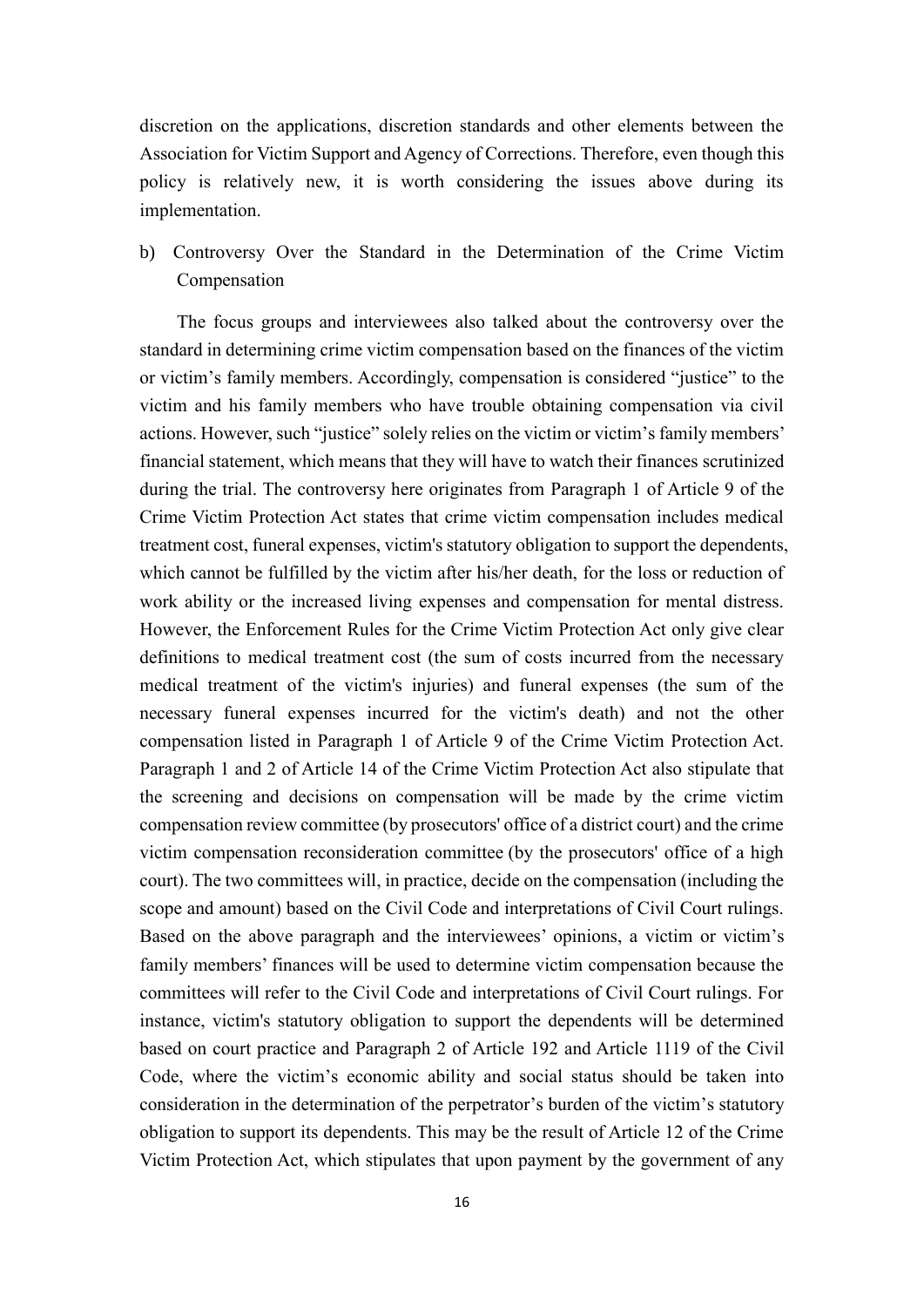crime victim compensation, the prosecutor's office shall have the right to make a claim for reimbursement against the perpetrator. However, the Ministry of Justice published an administrative rule, which states that even if the prosecutor's office exercised its right to make a claim for reimbursement but was either denied or not able to assert for any reason, it may not request the victim to return the compensation he/she has received or file a claim for unjust enrichment against the victim. Therefore, it is worth considering the perception of the victim or victim's family members during the administrative procedure of compensation application and the writing of the written decision. It is also worth considering whether a prosecutors' office, while reviewing the victim or victim's family member's finances based on the Civil Code and interpretations of Civil Court rulings, imposes improper restrictions (not stipulated by the law) on them on the condition that such office does not have to bear the detriment based on the result of the litigation on the claim for reimbursement or demand the crime victim or victim's family member to return the difference in compensation.

#### <span id="page-18-0"></span>**IV. Conclusion and Suggestions**

Lawyers, prisoners, and victims have the most contact with the prosecutors' offices while village chiefs can be considered the third-party observers without direct contact. To lawyers, prosecutors' offices should, during investigation, consider the time required by the lawyer and his/her client to prepare for the trial, the significance to have the lawyer present with the defendant or witness, the impact of division labor within the prosecutors' office on the consistent and efficient processing of a case, the monitors in the inquiry session affecting the right to legal proceedings of the lawyer and his/her client, how a prosecutor investigator and clerk's attitude affect the case and how government agencies handle the confusions arising from regulations imposing restrictions on defense rights. These are the issues most urban lawyers pay close attention to. The prisoners were concerned about whether a prosecutor showed respect, investigated evidence both against and in favor of the prisoner and whether the prosecutors could have consistent case information and evidence investigation during the investigation and public prosecution. To the general public (represented by the village chiefs in this paper), it was crucial if prosecutors' offices could provide a way to allow them to understand the judicial procedure effectively. To victims and their family members, the prosecutors' office could help them by being sympathetic toward their collection of evidence, paying attention to the risk of personal data leaks during reviews of cases files or exhibits in court proceedings, ensure their standings in legal proceedings and making sure that they had sufficient assistance in these proceedings.

Regarding public safety issues, the interviews with the focus groups of village chiefs and victims (and their family members) show a diverse array of public safety